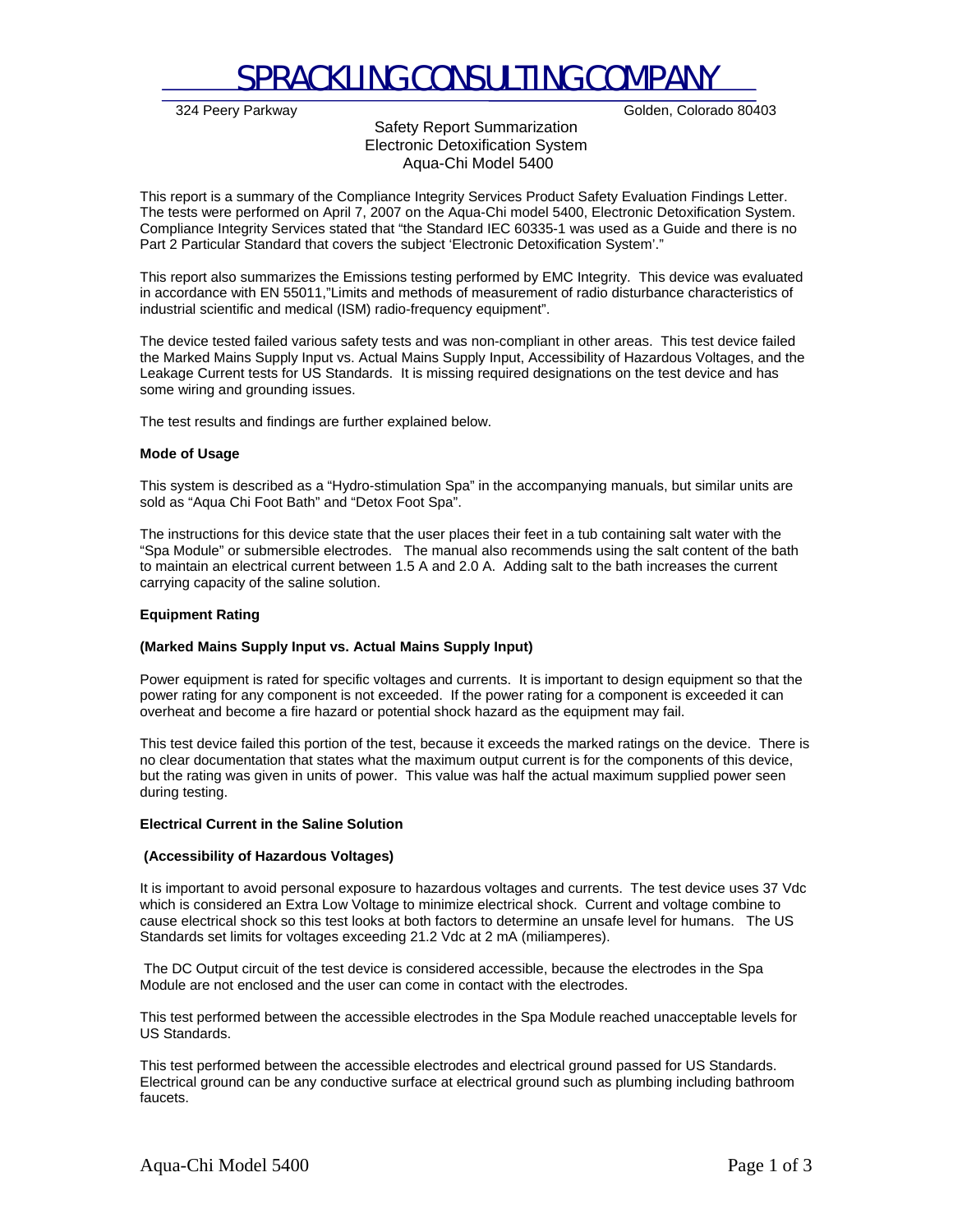## SPRACKLING CONSULTING COMPANY

324 Peery Parkway Golden, Colorado 80403

### **(Leakage Current)**

The electronic detoxification system is designed to generate low levels of direct current (DC power) that flows through the user's body accessible through placing body parts in the saline bath with the Spa Module. Leakage current represents currents that should not be present and could result in electrical shock by touching two accessible components of the test device. Some medical devices are regulated to permit electrical current flow, but this device is not certified as a medical device. The United States and International standards require exposure to this electrical current to be limited.

The device tested reached unacceptable levels for US standards, but passed International Standards. The device uses 37 Vdc. The International Standards do not set limits for voltages under 42.4 Vdc where the US Standards are for voltages exceeding 21.2 Vdc.

This limitation of leakage current also applies to alternating current (AC or wall power). The test device passed this test for both US and International Standards.

#### **Transformer Tests**

The following three tests are run specifically on the transformer used in this device. A transformer is a device that transfers electrical energy from one circuit to another by magnetic coupling without requiring relative motion between its parts. In this case the transformer is used to reduce the voltage from 120 V to 37 V. It is important that transformers work correctly otherwise they can be a potential shock and/or fire hazard.

#### **(Dielectric Strength)**

Dielectric strength is the electric field strength that the transformer can withstand without experiencing failure of its insulating properties. If the insulative properties of the transformer fail the transformer will not function and is a potential fire and shock hazard. The test device complied with this test.

## **(Protective Earthing Resistance Measurement)**

A protective earth connection ensures that all exposed conductive surfaces are at the same electrical potential as the surface of the Earth. It is important for a transformer to have a protective earth ground to avoid the risk of electrical shock if a person touches a device in which an insulation fault has occurred. The device tested complied with this test.

## **(Short Circuit)**

A short circuit is the connection between two nodes of an electrical circuit that are meant to be at different voltages resulting in a large electrical current. It is important that equipment such as transformers is protected against short circuits using fuses or circuit breakers. The device tested complied with this test, because it did not overheat and the fuse and thermal protection worked.

#### **Construction Deficiencies**

The unit has non-standard venting that could be unsafe by allowing small objects to penetrate the enclosure.

The test device is a potential fire hazard, because a shaving of the plastic enclosure of the test device indicated that the material is not the self-extinguishing type.

There are standards in place for wiring and grounding to prevent injury both during use and during servicing of a device. The test device did not follow standards for wiring and grounding. Some of the grounding and wiring issues can potentially result in electrical shock.

There are a number of electrical components that are not rated for their use in the design of the device tested and also some customary safety components are missing from the test unit.

#### **Non-Standard or Non-Existent Power Markings**